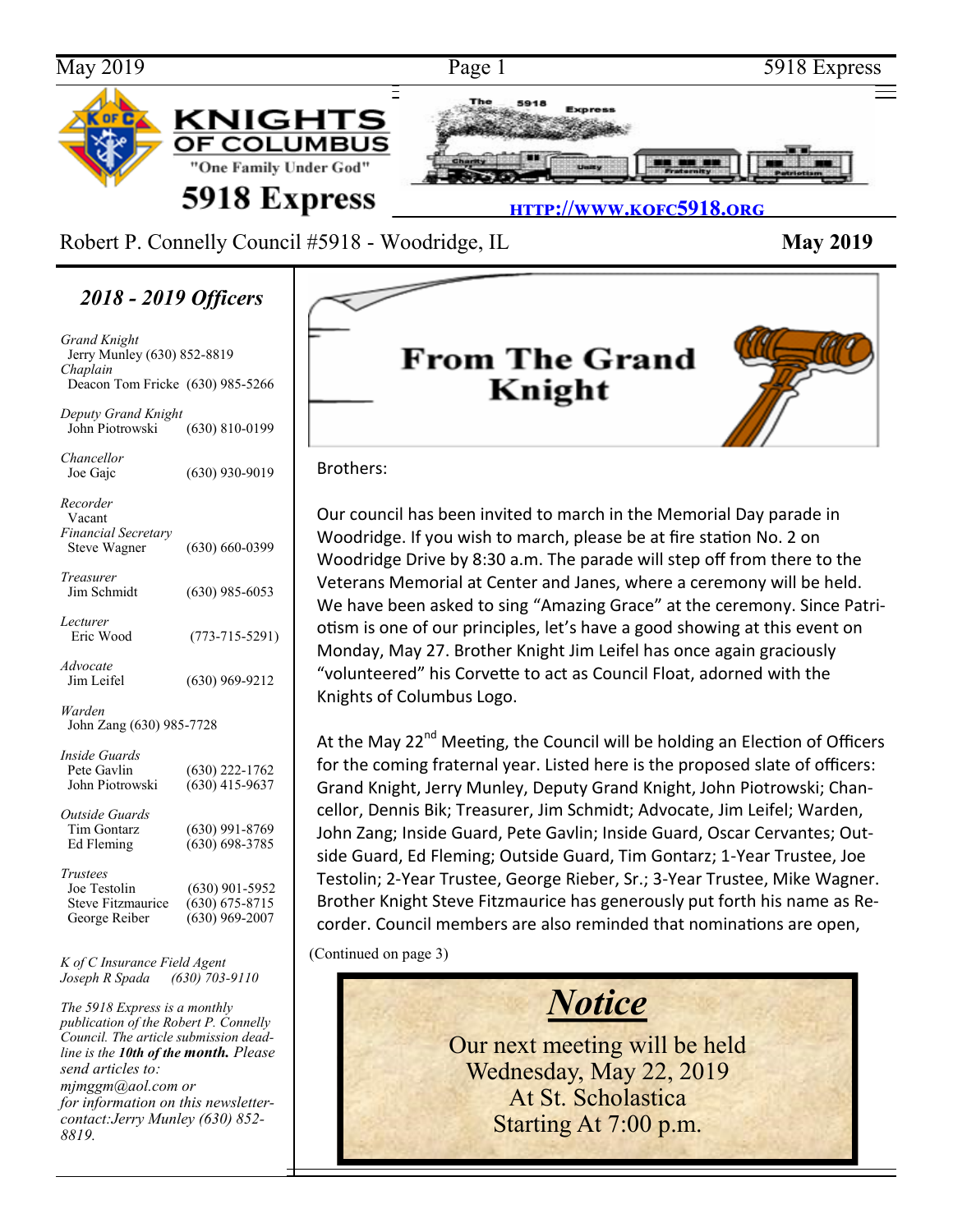$\mathbf{o}$ 

P.

е

## chaplain's

On Sunday June  $9<sup>h</sup>$  we will be celebrating the Feast of Pentecost which is considered the birthday of the Church. It is when the Holy Spirit is sent to the Apostles and the people to continue on their mission pointing up the present activity of Christ in them.

This is also the time of the year that traditionally priestly ordinations take place throughout the country. On Saturday May 25<sup>st</sup> the Rev. Mr. Santiago Corona-Bernal, Rev. Mr. Eduardo Flores-Garcia, and Rev. Mr. Nestor Fco, Sanchez-Arriaga will be ordained for the Diocese of Joliet. **These new priests have been recipients of funds from the Illinois State Knights of Columbus** Charities Vocations Fund. This has helped them meet expenses while they were in the seminary.

The raffle books for this Vocation Fund and the Illinois State Council Vocation Fund are now **B** being distributed. Please either bring your returns at out next council meeting or mail them. Thank you for generous help.

Let us pray for more vocations.

Prayer of Vocations St. Pope John Paul II

Lord Jesus, as you once called the first disciples to make them fishers of men, let your sweet invitation continue to resound:

*Come, follow me!*

Give young men and women the grace of responding quickly to your voice. Support our bishops, priests, deacons and consecrated people in their apostolic labor.

Grant perseverance to our seminarians and to all those who are carrying out the ideal of a life totally consecrated to your service. Awaken in our community a missionary eagerness.

Lord, send workers to your harvest and do not allow humanity to be lost for the lack of pastors, missionaries and people dedicated to the cause of the Gospel.

Mary, Mother of the Church, the model of every vocation, help us to say YES to the Lord who calls us to cooperate in the divine plan of salvation.

Amen.

Vivat Jesus!

Deacon Tom Fricke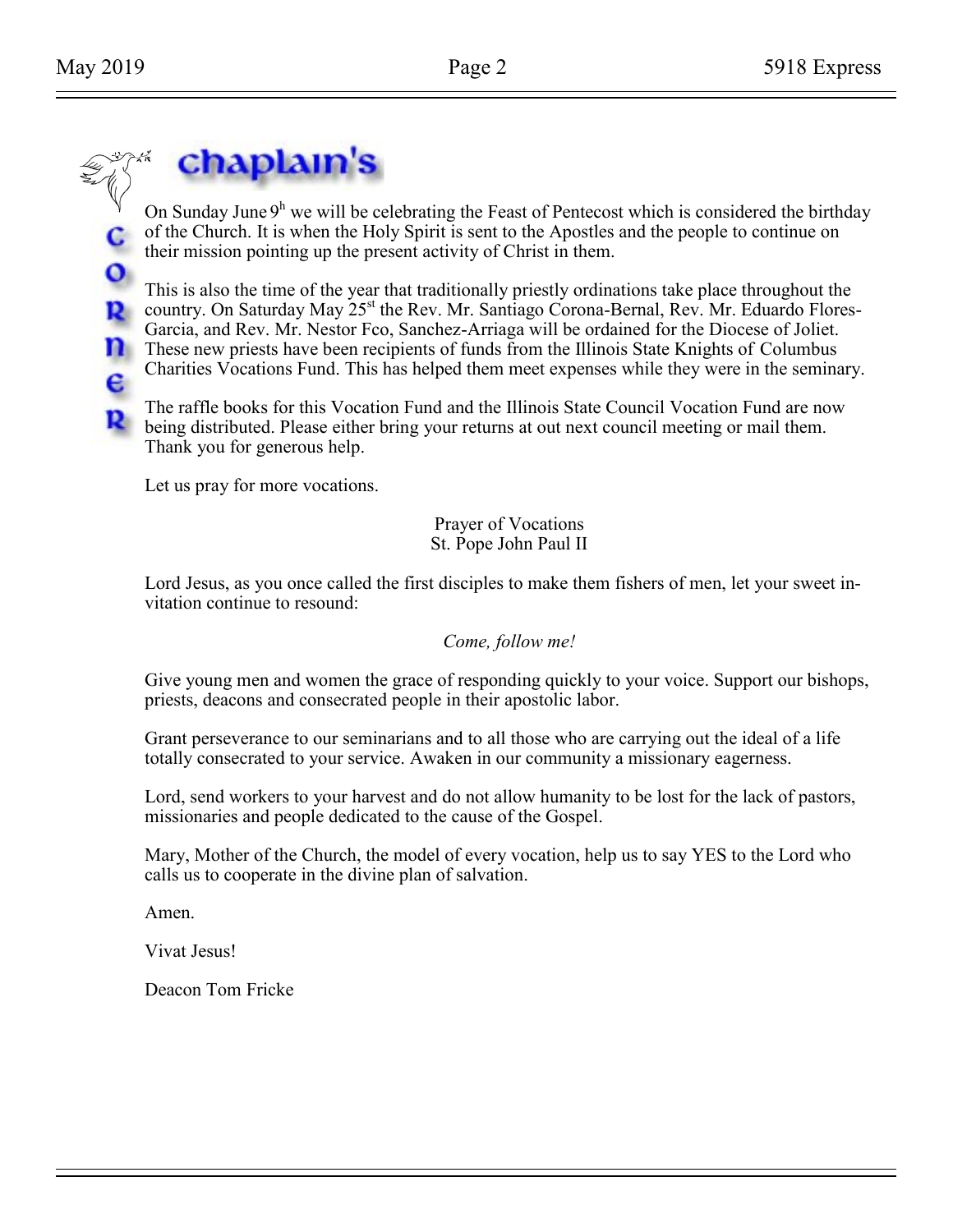#### (Continued from page one)

and may be made from the floor on the night of the May Meeting. Therefore, if you are interested in serving the council as an officer, please ask a fellow Knight to place your name in nomination. Balloting will follow according to protocol.

And with the anticipated departure of Steve Wagner, we find ourselves in need of a new Financial Secretary, a key, *appointed* position within the Council. If you are interested, or you know of a brother Knight who would be a good candidate for this position, please contact GK Jerry Munley at 630. 852-8819. Steve has promised to help with the transition and orient the new Financial Secretary to the duties of this position.

ents, will be held Sunday, June 30<sup>th</sup> at St. Scholastica. We will attend the 10:00 Mass and then go into the The Officer Installation Ceremony, including the recognition of Lenard Jarka Memorial Scholarship recipi-Activity Center for the Installation and luncheon.

Also coming up in June is the council's annual Summer Blood Drive conducted in conjunction with the St. Scholastica Council of Catholic Women. This program will take place on June 22<sup>nd</sup>, and Blood Drive Director Walter Shiffer will no doubt have information about this activity at our May Meeting.

Deputy Grand Knight John Piotrowski, Chaplain Deacon Tom Fricke, and State Charitable Giving Director Jerry Bevignani (and their wives) attended the State Convention last month in Springfield. They all reported that it was informative and enjoyable. A major theme emphasized at this year's convention was the need to bring younger men into the order. Let's keep this in mind when we look to invite Catholic men into our council.

I look forward to seeing you at our next meeting, Wednesday, May 22, at St. Scholastica.

Vivat Jesus, Jerry Munley Grand Knight



#### **INSTALLATION OF OFFICERS June 30, 2019 St. Scholastica**

Brothers, we will meet for Mass on June 30, 2019, at 10:00 am at Saint Scholastica. Following Mass, we will proceed to the Activity Center at St. Scholastica for the Installation of Officers and Lunch.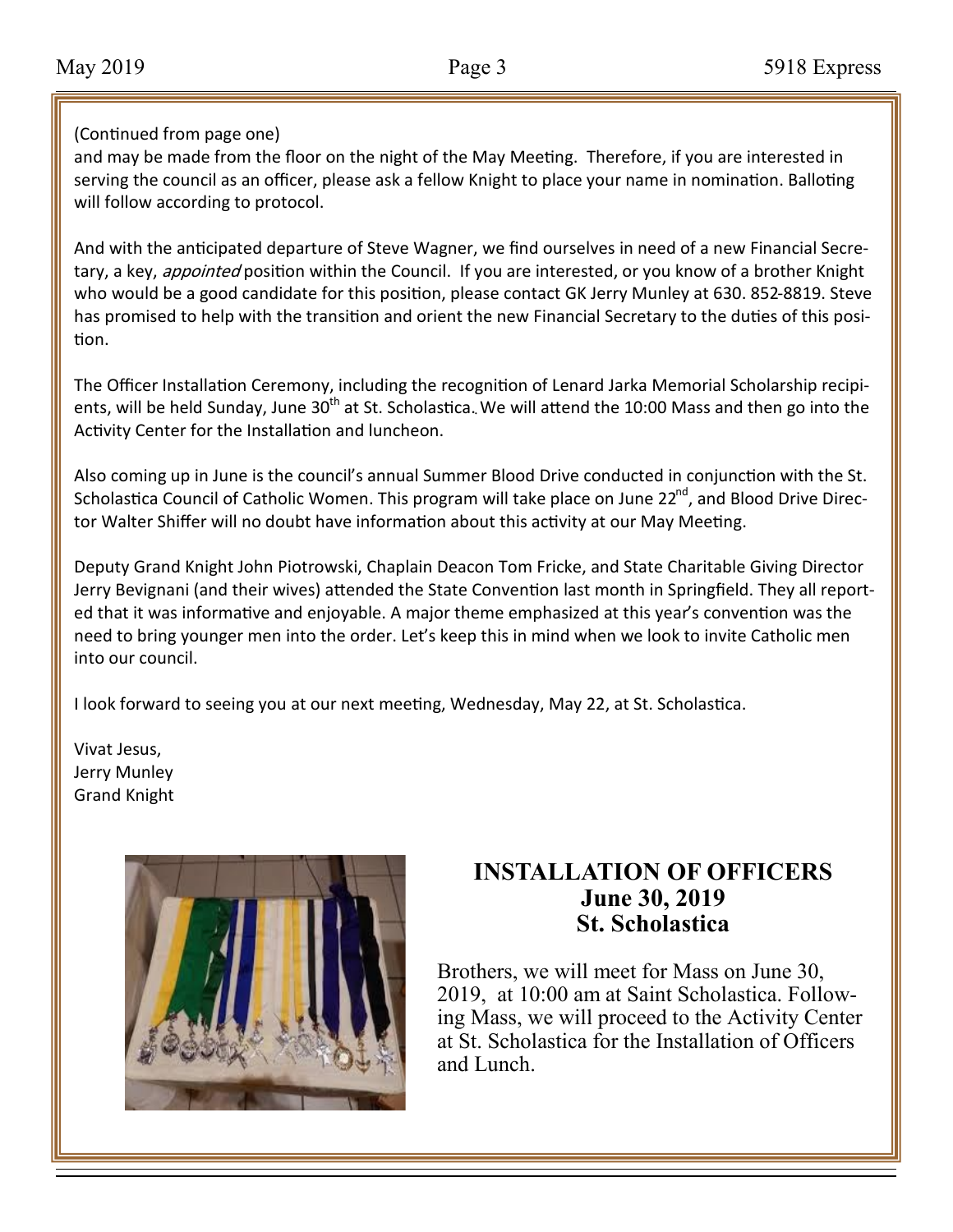

#### **Diocese of Joliet 6th Annual Catholic Men's Conference**

June 1, 2019 Benedictine University 5700 College Road Lisle, IL 60559 www.fishersofmenonline.com 7:00 am Breakfast 8:00 Conference Begins Mass following the Conference



### **MONDAY, MAY 27, 2019**

We have been invited to participate in the Woodridge Veterans of Foreign Wars Post 1578 Memorial Day Parade. Please be at Fire Station #2 at 8:30 am. The parade will proceed to the Veterans Memorial at Center and Janes. We have been asked to sing Amazing Grace at the service.



#### **June Birthdays**

| Dave Armstrong<br>Ken Bastuga<br>Kevin Callery<br>Giovan Cullotta<br>Jim Dongarra<br>Ray Greco<br>Dave Jandris<br>John Neary | 6/20<br>6/10<br>6/27<br>6/5<br>6/16<br>6/11<br>6/19<br>6/6 |
|------------------------------------------------------------------------------------------------------------------------------|------------------------------------------------------------|
|                                                                                                                              |                                                            |
|                                                                                                                              |                                                            |
| Rory Puzon                                                                                                                   | 6/21                                                       |
| John Walsh                                                                                                                   | 6/9                                                        |
| John Wiehn                                                                                                                   | 6/9                                                        |



#### SUPPORT OUR **COMMUNITY**

Enjoy food, music, and activities for children and adults!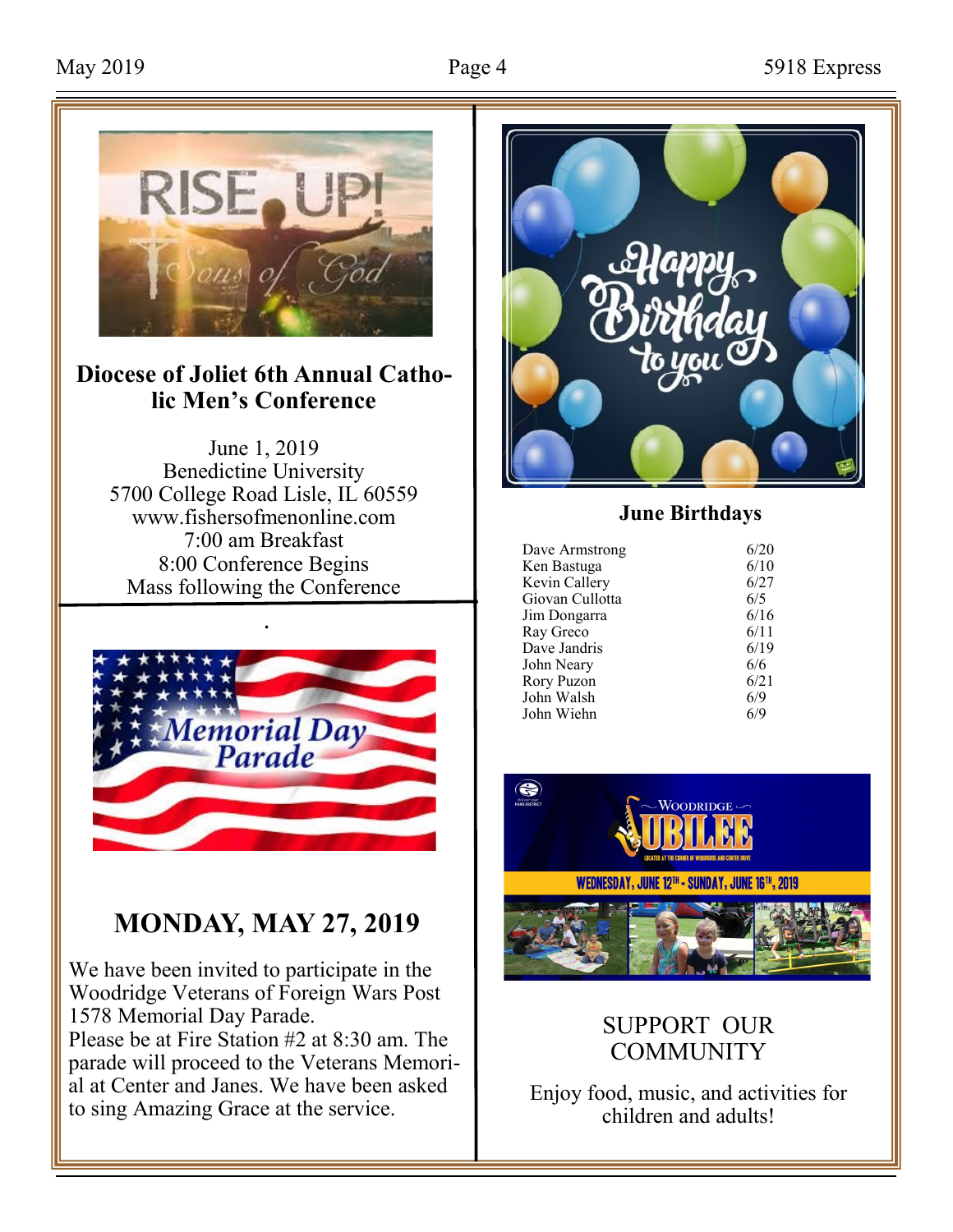# **Council 5918 Calendar June 2019**

| <b>Sun</b>                                                                            | <b>Mon</b>   | <b>Tue</b>              | Wed                                           | <b>Thu</b>           | Fri                  | <b>Sat</b>                                                                                            |
|---------------------------------------------------------------------------------------|--------------|-------------------------|-----------------------------------------------|----------------------|----------------------|-------------------------------------------------------------------------------------------------------|
|                                                                                       |              |                         |                                               |                      |                      | 1<br><b>Joliet Diocese</b><br><b>Catholic Men's</b><br>Conference<br><b>Benedictine</b><br>University |
| $\boldsymbol{2}$                                                                      | $\mathbf{3}$ | $\overline{\mathbf{4}}$ | 5                                             | 6                    | $\overline{7}$       | 8                                                                                                     |
| 9                                                                                     | 10           | 11                      | 12<br><b>Assembly Mtg</b>                     | 13                   | 14                   | 15<br>Rosary at<br><b>Abortion Ctr</b>                                                                |
|                                                                                       |              |                         | Woodridge<br>Jubilee                          | Woodridge<br>Jubilee | Woodridge<br>Jubilee | Woodridge<br>Jubilee                                                                                  |
| 16<br>Father's<br>Day<br>Woodridge<br>Jubilee                                         | 17           | 18                      | 19                                            | 20                   | 21                   | 22<br><b>Blood Drive</b><br>St.<br>Scholastica                                                        |
| 23                                                                                    | 24           | 25                      | 26<br>K of C<br><b>Mtg</b><br>St. Scholastica | 27                   | 28                   | 29<br><b>Assembly</b><br>Installation<br>Elizabeth<br><b>Seton</b>                                    |
| 30<br>5918 Officer<br>Installation<br>Mass @ 10:00<br>Installation<br>In Activity Ctr |              |                         |                                               |                      |                      |                                                                                                       |